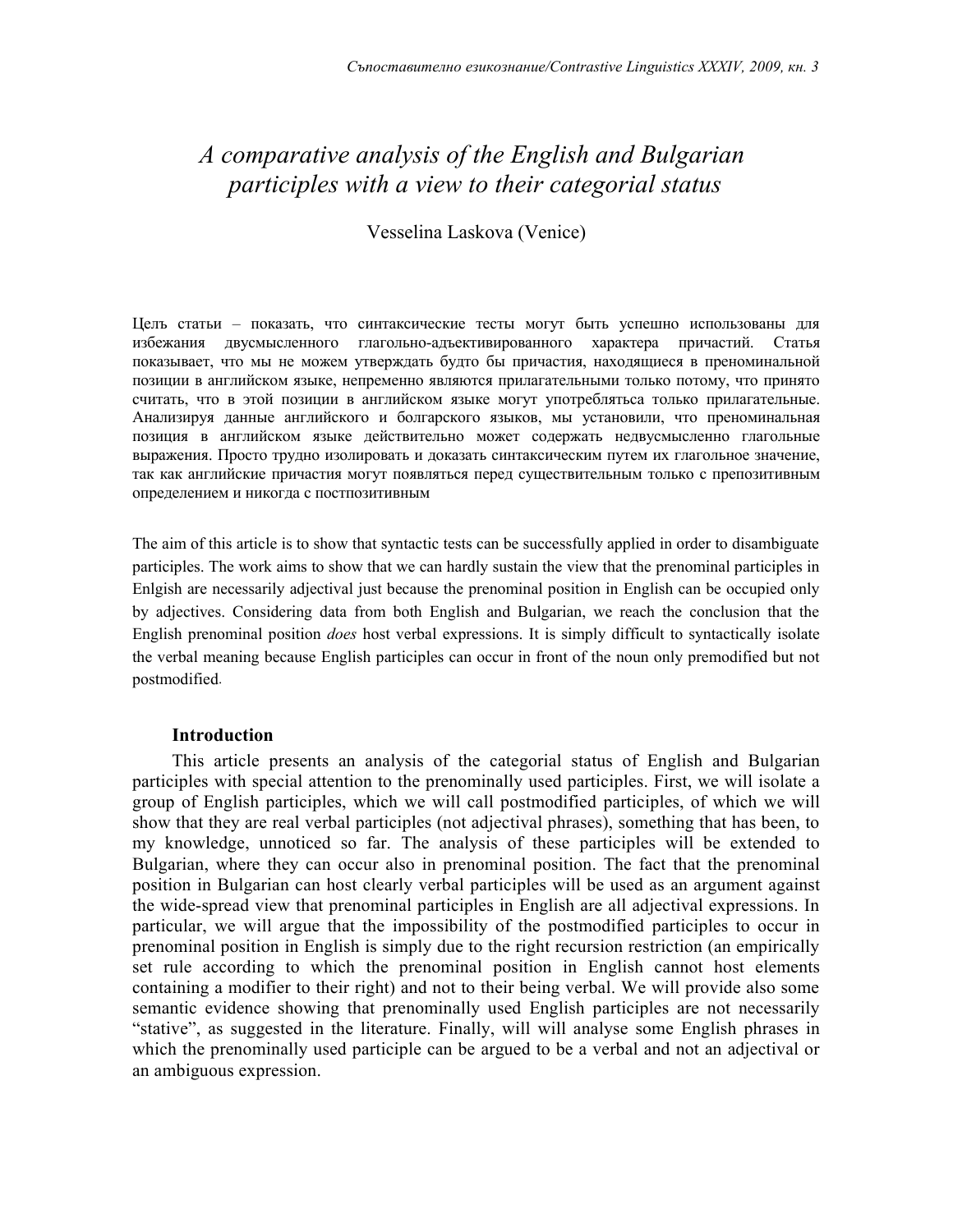#### **1. On the grammatical status of participles**

The difficulty in determining the grammatical status of participles arises from the fact that these words can exhibit both adjectival and verbal properties depending on the context in which they appear. In this sense a bare participle like "written" is ambiguous between a verb and adjective unless there is some other element or a particular context which disambiguates it.

To present a short overview of the existing analyses of English participles we will dwell upon some of the most influential works. For example, Chomsky, in his earlier works, analysed passive participles as transformationally derived (Chomsky 1957, 1965), which entailed that prenominal participles should also be analyzed as reduced relative clauses. Chomsky's analysis actually entails that all passive participles are verbal. This idea has been challenged more than once throughout the years by Freidin, 1975; Bresnan, 1982, 1995; Wasow 1977; Levin and Rappaport 1986, among others, who claimed that all prenominal participles are adjectival. For more than two decades the most influential works on passive participles rejected the possibility of having verbal participles in prenominal position in English.

Cinque (2003, 2005a, b) offers a detailed analysis of the prenominal modification area. His theory returns to the old idea in terms of the possibility to have verbal participles in front of the noun. It suggests that the prenominal position is not reserved for adjectives only but that reduced relative clauses, including verbal participles, must also be able to occur prenominally in English. English prenominal participles, however, do not provide much evidence on what their character is – verbal or adjectival. Therefore, suggestions about the verbal character of prenominal participles in English have been made mainly on the basis of data coming from other languages (see Laczkó, 2001, who bases his analysis on data from Hungarian). As the reader will notice, we will analyse mainly passive participles since this is the most widely discussed class of participles but our analysis will be extended to all types.

In this article, we will pay special attention to several groups of English and Bulgarian participles, which are bare participles, premodified participial expressions like "carefully written" and postmodified participial expressions like "written carefully". We will accept the view that bare participles and premodified participles are ambiguous between verbs and adjectives, (i. e. they can be either verbs or adjectives depending on the context) and we will claim that postmodified participles are only verbal expressions and cannot be adjectives since they cannot enter adjectival contexts. We will base our analysis on some well-known tests suggested in the literature on English participles and then we will extend the analysis to Bulgarian. Finally, we will try to present evidence that the prenominal position in English *can* be shown to contain also verbal participles, more precisely, premodified participles which, in the specific context can be shown to behave like verbs.

#### **2. On the difference between verbal and adjectival participles**

Passives seem to be the most widely-discussed group of participles in the literature and therefore we will examine them more closely. Initially, they were analysed as obtained as a result of syntactic transformations discussed in detail in Chomsky's early works (Chomsky 1957, 1965). During the seventies, very influential lexicalist theories were developed, whereby participles were considered a product of lexical processes, which do not involve syntactic transformations (Freidin, 1975; Bresnan, 1982). Wasow (1977) challenges this idea claiming that there is a group of passives which are syntactically derived and another group which are lexical formations, and are derived by means of lexical redundancy rules, without involving transformations. Wasow notes that many of the participles exhibit ambiguity between the verbal and the adjectival reading. For example, the verb *to be* is a context which allows both an adjectival and a verbal interpretation. We suggest below an example in which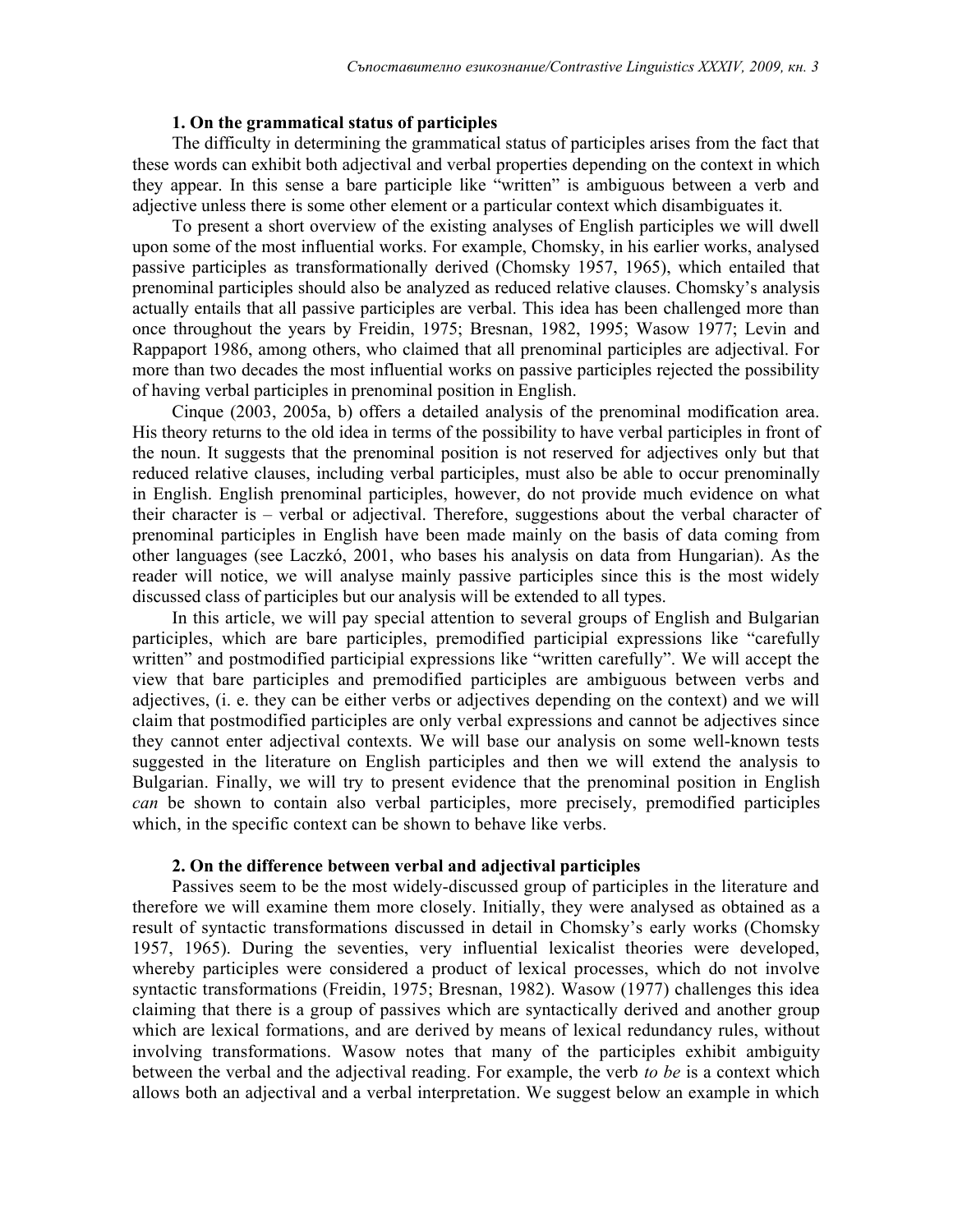the verb *to be* could be interpreted either as an adjectival expression or as a verb.

#### (1) *The shop was closed when she went out.*

The example above could mean either "They closed the shop as soon as she went out" or "When she went out the shop was in the state of being closed". In the first case the verb *to be* is an auxiliary verb and in the second case it is not. Wasow develops several well-defined criteria for distinguishing between lexical rules and transformations – corresponding to the two ways in which participles are derived. According to him the passives which are syntactically derived are verbs, and those which are lexically derived are adjectives. As to the prenominal position, it is used as a test for adjectivality. This is later found also in the work of Levin and Rappaport (1986).

Haspelmath (quoted in Laczkó, 2001) also considers prenominal participles pure adjectives. In his words, "Both past passive participles […] and past unaccusative participles [...] characterize their head by expressing a state that results from a previous event. The fact that they express a state has to do with the fact that they are adjectives." (p. 159…)

In this paper, I am not going to take a position as to the derivation of the verbal and the adjectival participles but will limit myself to identifying their distribution within the noun phrase in English and in Bulgarian.

There are a number of tests, proposed in the literature, on the basis of which the distinction between verbal and adjectival participles is drawn. What is usually done is to isolate adjectival contexts and claim that those participles which can enter in the adjectival contexts in question have adjectival reading. This is what we are going to do as well. For this purpose, we are going to present some of the tests proposed in the literature.

# *2.1. The complement position of some verbs.*

One of the very common adjectival positions is the complement position of verbs like *look, remain, seem, sound* and several others. Therefore, Wasow (1977) and Levin and Rappaport (1986), among others, assume that the participles found after these verbs have an adjectival reading. We present below the examples offered by him:

- (2) a. *John looked eager to win.* (adapted from Wasow, 1977)
	- b. *John seemed annoyed at us.*
	- c. *John remained elated.*
	- d. *John sounded convinced to run.*

### *2.2. The adjectival prefix un- .*

Another test, very commonly cited in the literature (Siegel, 1973; Wasow, 1977; Levin and Rappaport (1986); Bresnan, 1995, among others), concerns the use of the adjectival prefix *un-*. The meaning this prefix holds is "an event that has not taken place". (This adjectival prefix should be distinguished from the verbal prefix *un-* which has a "reversative" meaning). Wasow reports several examples in which passive participles hold this prefix and states that since this prefix can be attached only to the passive form, it would be strange to call these forms verbs.

- (3) *Our products are untouched by human hand.* (Wasow, 1977)
- (4) *The island was uninhabited by humans.*
- (5) *All his claims have been unsupported by data.*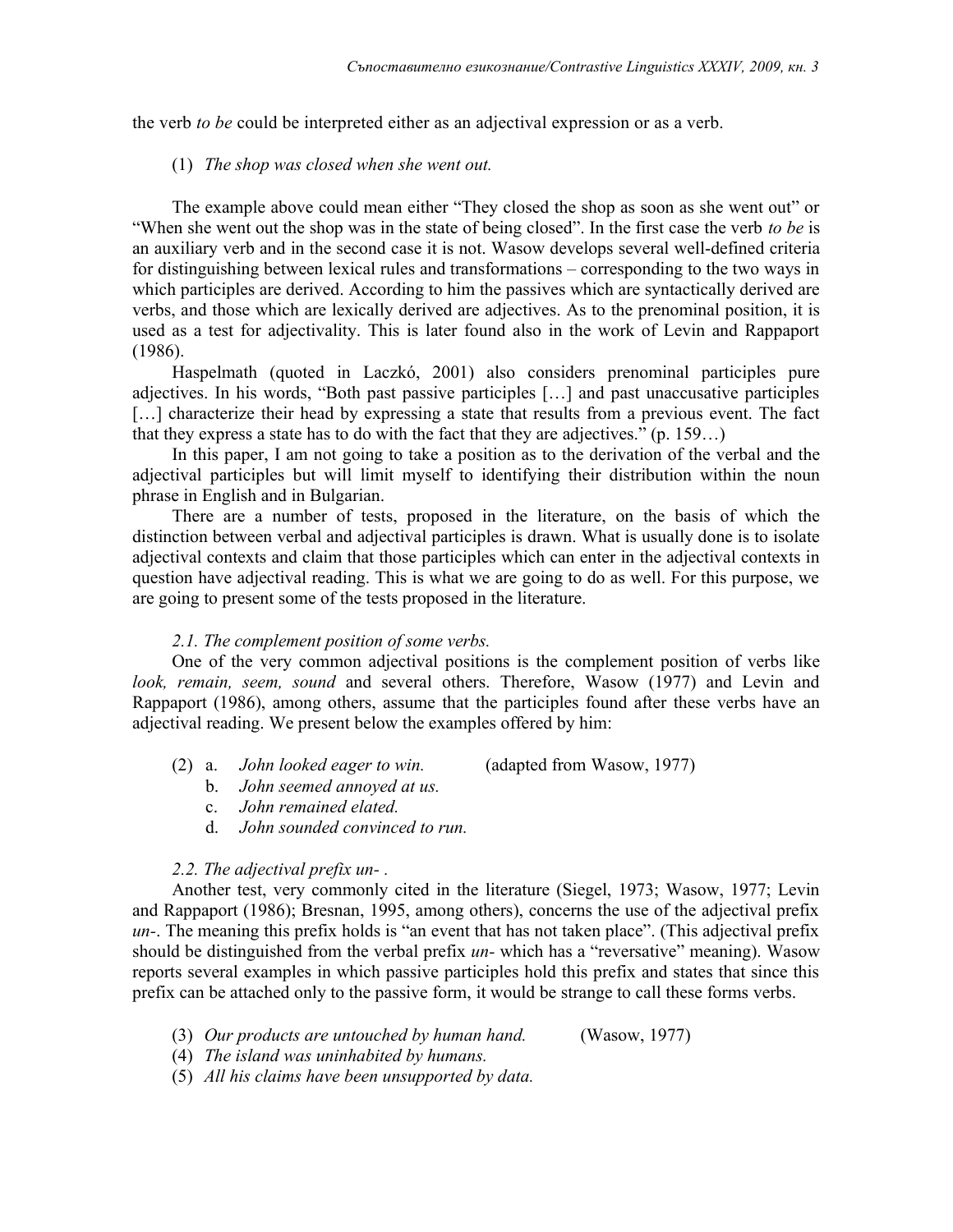Notice that the following verbal forms do not exist: \*to *untouch*, \*to *uninhabit* or \**to unsupport*.

# *2.3. The direct object complement.*

As Emonds (2000) says, only verbal participles have the internal structure of a VP and thus only these participles can preserve the direct object complement of the verb. He suggests that, in verbal passives, the lexical head is V and it can assign case within the VP. The V in an adjectival passive is not a lexical head and so case cannot be assigned, hence no internal argument is allowed.

Emonds gives the following examples in support of this claim.

- (6) *Peter was forgiven his sins.* (Emonds, 2000)
- (7) *Ann was given the letter.*
- (8) *\* Peter felt forgiven his sins[1](#page-3-0) .*
- (9) *\* The letter remained unsent all the candidates.*

# *2.4. Concessional phrases beginning with "however".*

This test, used by Bresnan (1995), is still another way to isolate an adjectival context. As she says, only adjectives and not verbal expressions can head concessional phrases beginning with "however".

(10) *however* AP vs. \**however* VP: *however supportive of her daughter she may have been* vs. \**however supporting her daughter she may have been*… (Bresnan, 1995)

Thus, we expect that participles that can enter this construction have an adjectival and not verbal interpretation.

# *2.5. The degree quantifier "more"/"most".*

The use of the degree quantifier is another way to isolate an adjectival context. In English, only adjectives and not verbs can be premodified by "more" and "most". Emonds (2006) extends this test to all degree words. He says that there is not so much clarity on the question of which adjectival passives can be used with the full range of adjectival modifiers. In footnote 8 he makes a division between two types of adjectival passives, a position that I heartily share, namely that adjectival passives are not a homogeneous group, some of them are real lexicalized adjectives and therefore can be used with all adjectival modifiers, others are, as he puts it ' "created anew" at each use'. What is crucial, he says, is that verbal participles cannot take degree words and if we ensure in another way that the passive is really a verbal passive, we can form reliable tests. He does this by using certain verb forms of which he claims that they are incompatible with the stative/resultative interpretation and therefore cannot form adjectival participles. The example he offers is the following:

# (11) *\* New York is more avoided by tourists than other cities*. (Emonds, 2006)

# **3. In search for verbal participles.**

In this section, we will look at postmodified participles and their distribution. We will discuss those participles which are postmodified by adverbs of manner, like *carefully*, *politely*, *carelessly*, etc. We chose these adverbs because they are typically used with verbs and not with adjectives. We will provide evidence that the participles postmodified by these adverbs exhibit

<span id="page-3-0"></span><sup>&</sup>lt;sup>1</sup> The form "felt", in this case, provides an adjectival context, like "remained".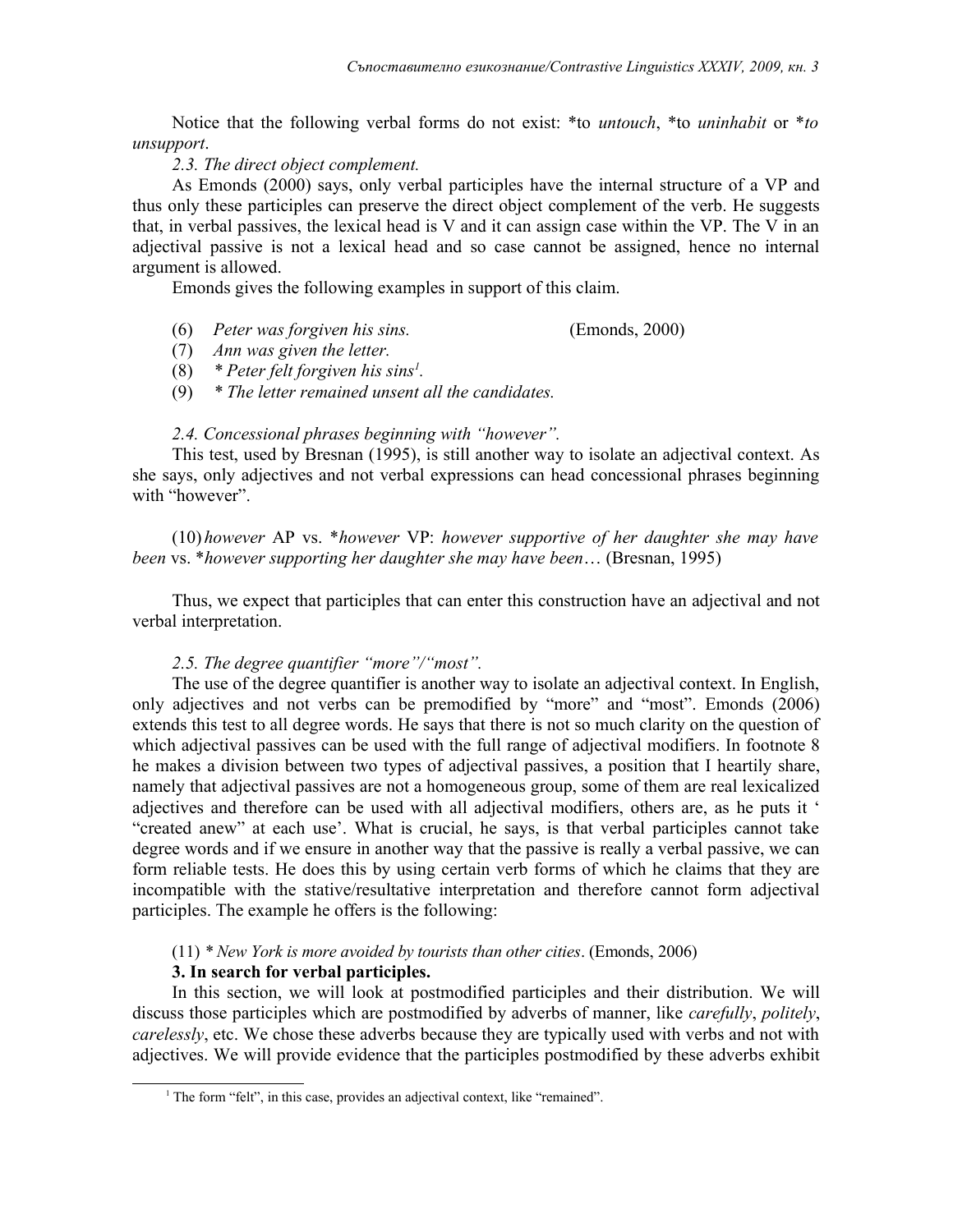verbal properties both in English and in Bulgarian. What is interesting is that, as we will see, in Bulgarian these participles can occur in prenominal position. This gives us the right to question the assumption that the prenominal position in English contains only elements with adjectival properties. It may well be that postmodified participles do not occur prenominally in English for some other reason. Indeed, the impossibility of these participles to occur in front of the noun will be attributed to the right recursion restriction which applies in English and independently bars heads with complements or postmodifiers to appear prenominally.

In order to show that participles postmodified by adverbs of manner like *carefully*, *cleverly*, *well*, *politely* etc exhibit verbal properties, I will use some of the tests enumerated above. I assume that most of the English participles, if taken by themselves, are syntactically ambiguous between the verbal and the adjectival reading (there are others, like *avoided*, which are incompatible with the stative reading and are therefore only verbal).

When we apply the tests, we will see that those participles which are premodified by the above mentioned adverbs are also ambiguous between the adjectival and the verbal readings. On the other hand, those of them which are postmodified by adverbs of manner exhibit only verbal properties, hence they cannot be used in adjectival contexts.

### *3.1. The complements of verbs like "seem".*

As was mentioned earlier, only adjectives and not verbs can occur in the complement position of verbs like *seem*. Interestingly, only pre-modified and not post-modified participles can appear in this environment.

- (12) *The floor has not been waxed and the curtains are still dirty, but the silver, at least, seems carefully polished.*
- (13) *\* The floor has not been waxed and the curtains are still dirty, but the silver, at least, seems polished carefully.*
- (14) *The red lentils still have pieces of dirt and stone in them, but the green ones seem carefully sorted.*
- (15) *\* The red lentils still have pieces of dirt and stone in them, but the green ones seem sorted carefully.*
- (16) *The present seems carefully wrapped up.*
- (17) *\* The present seems wrapped up carefully.*
- (18) *The room seems carefully cleaned.*
- (19) *\* The room seems cleaned carefully.*
- (20) *The issue seems carefully explained* (in a suitable context it sounds fine)
- (21) *\* The issue seems explained carefully.*

*3.2. The adjectival negative prefix un-.*

The adjectival prefix *un-* can attach only to adjectives and never to verbal forms. What is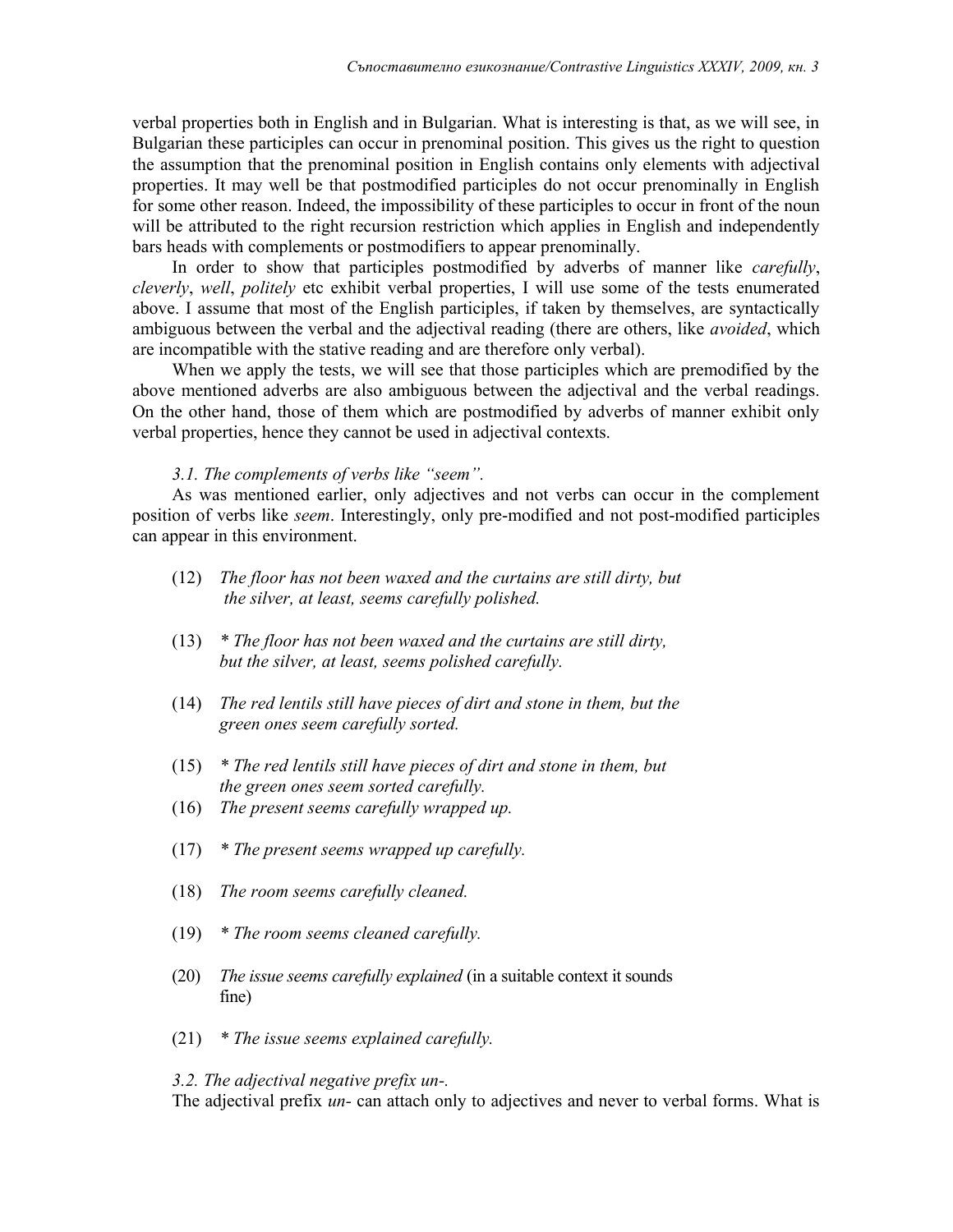of interest for us here is that passives containing this prefix, can be pre-modified but not postmodified by adverbs.

(22) *The invitations, politely unaccepted, lay strewn upon the table.*

As shown below, it is impossible to reverse the order adverb-participle.

(23) *\* The invitations, unaccepted politely, lay strewn upon the table.*

The same contrast can be observed in the examples below:

- (24) *The king's argument, respectfully unquestioned, rang throughout the room.*
- (25) *\* The king's argument, unquestioned respectfully, rang throughout the room.*

This piece of evidence shows that adjectival passives can be premodified but cannot be postmodified by adverbs. From the examples above, we can draw the conclusion that postmodification by adverbs of manner creates a verbal context.

*3.3. Concessional phrases with "however".*

Another way to test the verbal character of the postmodified participial expressions is to see whether they can head concessional phrases with *however*.

Unmodified participles clearly can head such a phrase, as we see below.

(26) *However polished the floor was, it didn't seem completely clean.*

The same holds true for the premodified participial expressions:

(27) *However carefully polished the floor was, it didn't seem completely clean.* 

It is, however, completely impossible to place a postmodified participial expression in this environment.

(28) *\* However polished carefully the floor was, it didn't seem completely clean.* 

It was pointed out to me that example (27) could be irrelevant since, in this case, *however* actually modifies the adverb and not the whole piece. It should be noted, however, that, according to the native speakers' intuition, in examples like (27), the phrase containing *however* is actually ambiguous between the two readings:

1*. however [carefully [polished]]* 2. *however [carefully polished]* 

For this reason, I continue to consider the results obtained from the example with the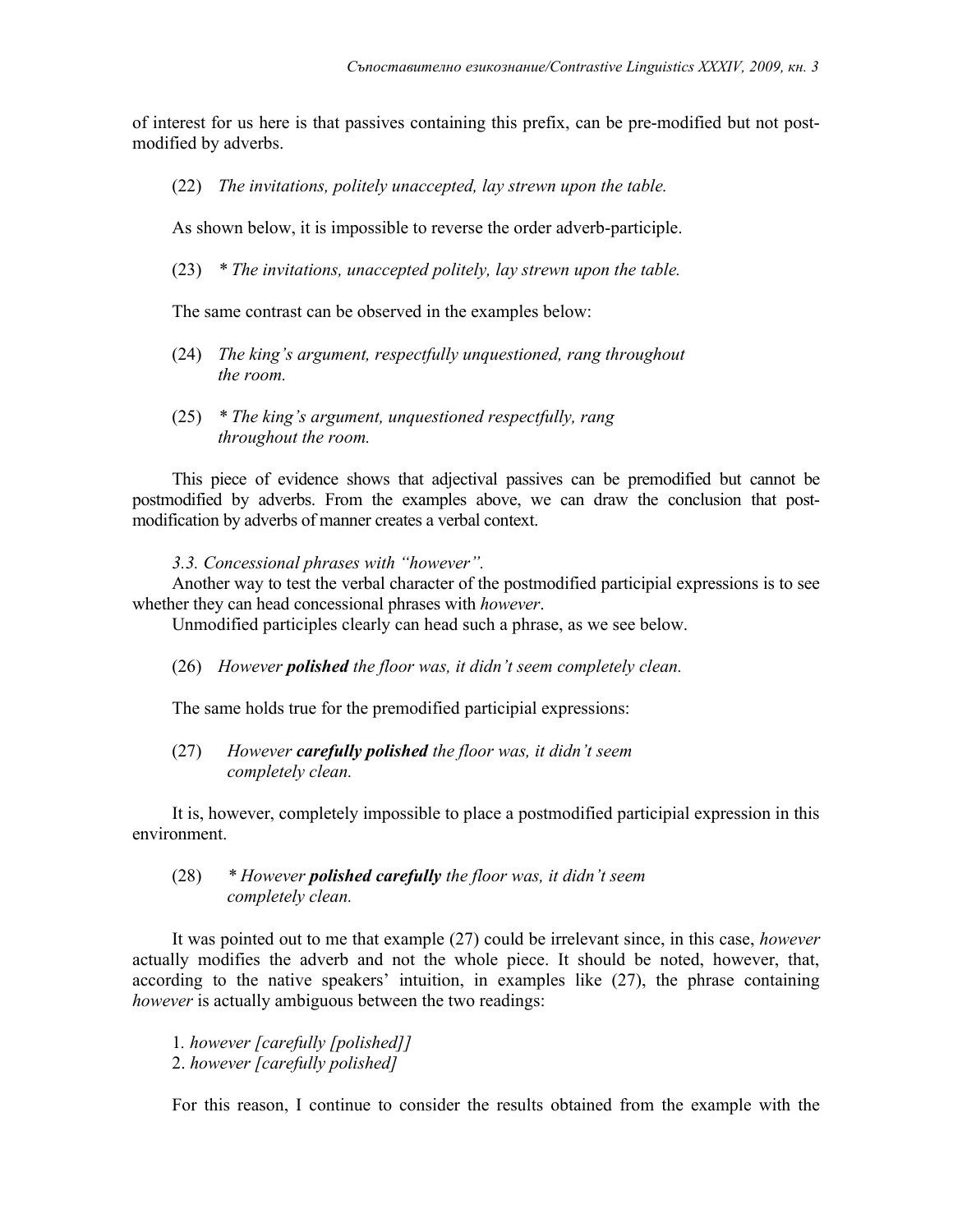premodified participle relevant to the present discussion. Even if they were not, the fact that the unmodified participle is perfectly acceptable as part of the concessional phrase and the postmodified one is not, is already quite significant.

# *3.4. Stative vs. Eventive use of the participles.*

As it is widely accepted in the literature, the main semantic difference between verbal and adjectival participles is that the former refer to an event and the latter to a state obtained as a result of some event. In this subsection, we would like to explore this semantic contrast in order to provide further evidence for the verbal status of the postmodified participles. What we would like to show with the following examples is that postmodified participles cannot enter, call it, a "stative" context. As I said earlier, the verb "to be" provides an ambiguous context. Notice that, if we want to insert a postmodified participle after the verb "to be", we can do it only if that participle takes part of a clearly "eventive" context. If the context is "stative", the examples are not acceptable. If, for example, we describe what is happening in a movie, as in the following example, the postmodified participle *can* be used.

(29) *First, the man asks Marie to help him out. Then, the room is cleaned carefully.* 

However, if we are just describing the state of a room, it is perfectly out of place:

(30) *\* The table is set, the flowers are gorgeous, and the room cleaned carefully.* 

At the same time, a premodified participle sounds perfectly acceptable in the same "stative" context, as we see below.

(31) *The table is set, the flowers are gorgeous and the room carefully cleaned.* 

The same incompatibility between postmodified participles and "stative" contexts is observed in the following examples:

- (32) *Now that we have finished cleaning the house, the floor is carefully cleaned.*
- (33) *\* Now that we have finished cleaning the house, the floor is cleaned carefully.*
- (34) *\* When he entered the house, the room was already cleaned carefully.*
- (35) *\* The room is already cleaned carefully.*

Examples (32) and (33) present another pair of a premodified and a postmodified participle, which display a different behaviour with respect to the "stative" context. In (34) and (35), on the other hand, the presence of *already* creates a "stative/resultative" context, in which a postmodified participle cannot be placed.

In sum, we have isolated a group of participial expressions, those which are postmodified by adverbs of manner, which behave as verbal forms. As was stated above,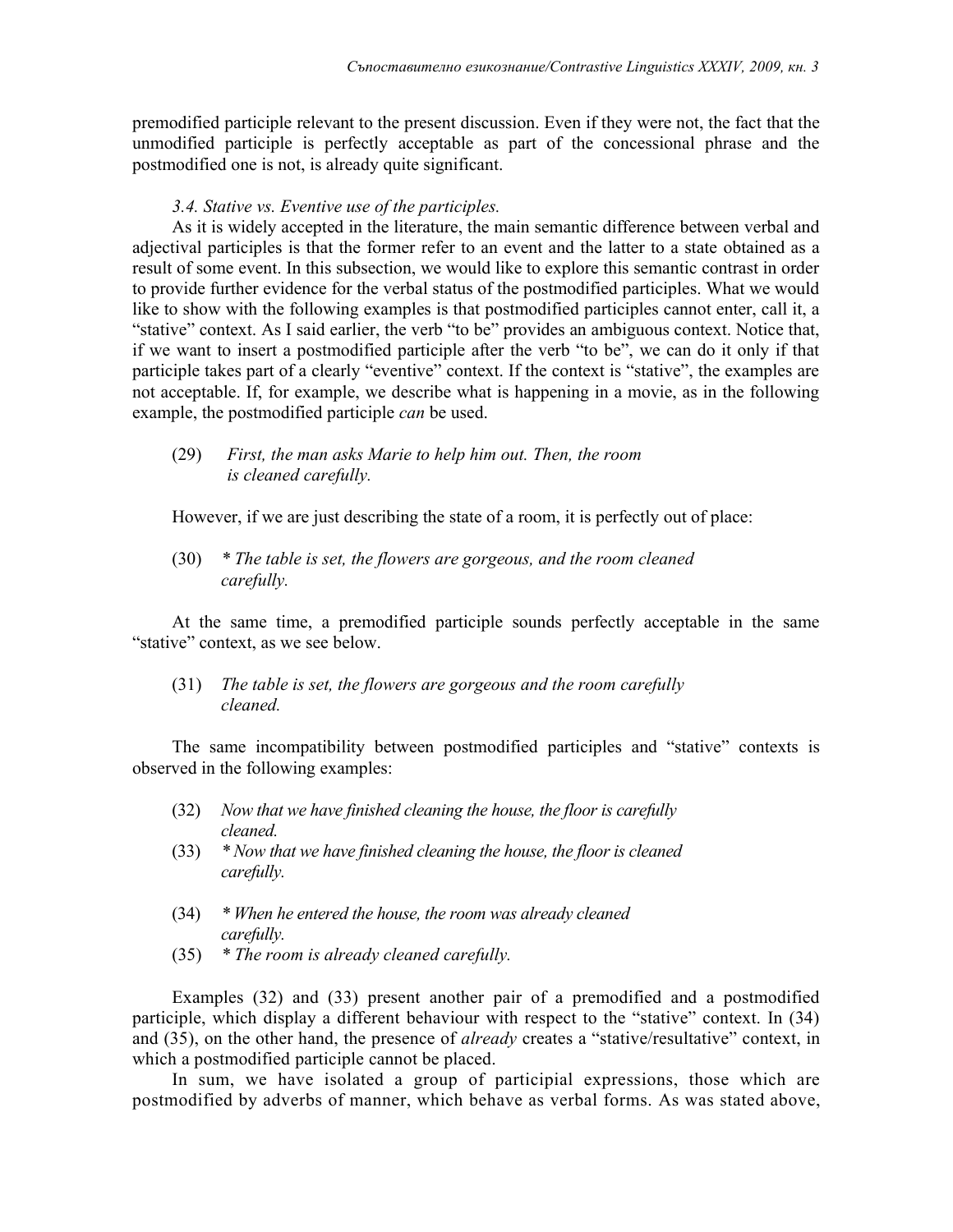postmodified participles cannot occur prenominally in English. In Bulgarian, however, as we will see below, the right recursion restriction does not apply and postmodified participles *can* occur in front of the noun.

# **4. Bulgarian prenominal participial expressions.**

Bulgarian has the following three types of participial expressions occurring in prenominal position – passive participles (traditionally called past passive participles), past perfect participles (traditionally called past active participles) and what can be called progressive participles or present participles (traditionally named present active participles).

| (36) | отвореният вчера магазин<br>opened-the yesterday shop<br>"the shop that opened yesterday"              | (Passive participle)      |
|------|--------------------------------------------------------------------------------------------------------|---------------------------|
| (37) | пристигналият вчера търговец<br>arrived-the yesterday merchant<br>"the merchant who arrived yesterday" | (Past perfect participle) |
| (38) | изучаващият физика студент<br>studying-the physics student<br>"the student who is studying physics"    | (Present participle)      |

The passive participle form is quite common across languages. As to the perfect participle, in many languages it has the same form as the passive participle (English, Italian, German, etc.). Bulgarian and Slovenian, for example, have a separate form for this participle, distinct from the form for the passive participle, as reported by Marvin (2002). The progressive participle is not uncommon across languages.

An important peculiarity of the Bulgarian perfect and progressive participles is that they can take a direct object also in prenominal position, as shown bellow.

| (39) | защитилото сестра си момче<br>defended-the sister his boy<br>"the boy who defended his sister"             | (Perfect)     |
|------|------------------------------------------------------------------------------------------------------------|---------------|
| (40) | четящият доклада професор<br>reading-the report-the professor<br>"the professor who is reading the report" | (Progressive) |

There is a group of verbs in Bulgarian which obligatorily require a direct object complement.

- (41) *скривам \*(ценните предмети) hide precious-the objects "hide the precious objects"*
- (42) *набеждавам \*(приятелката си) accuse (falsely) friend-the my "accuse (falsely) my friend"*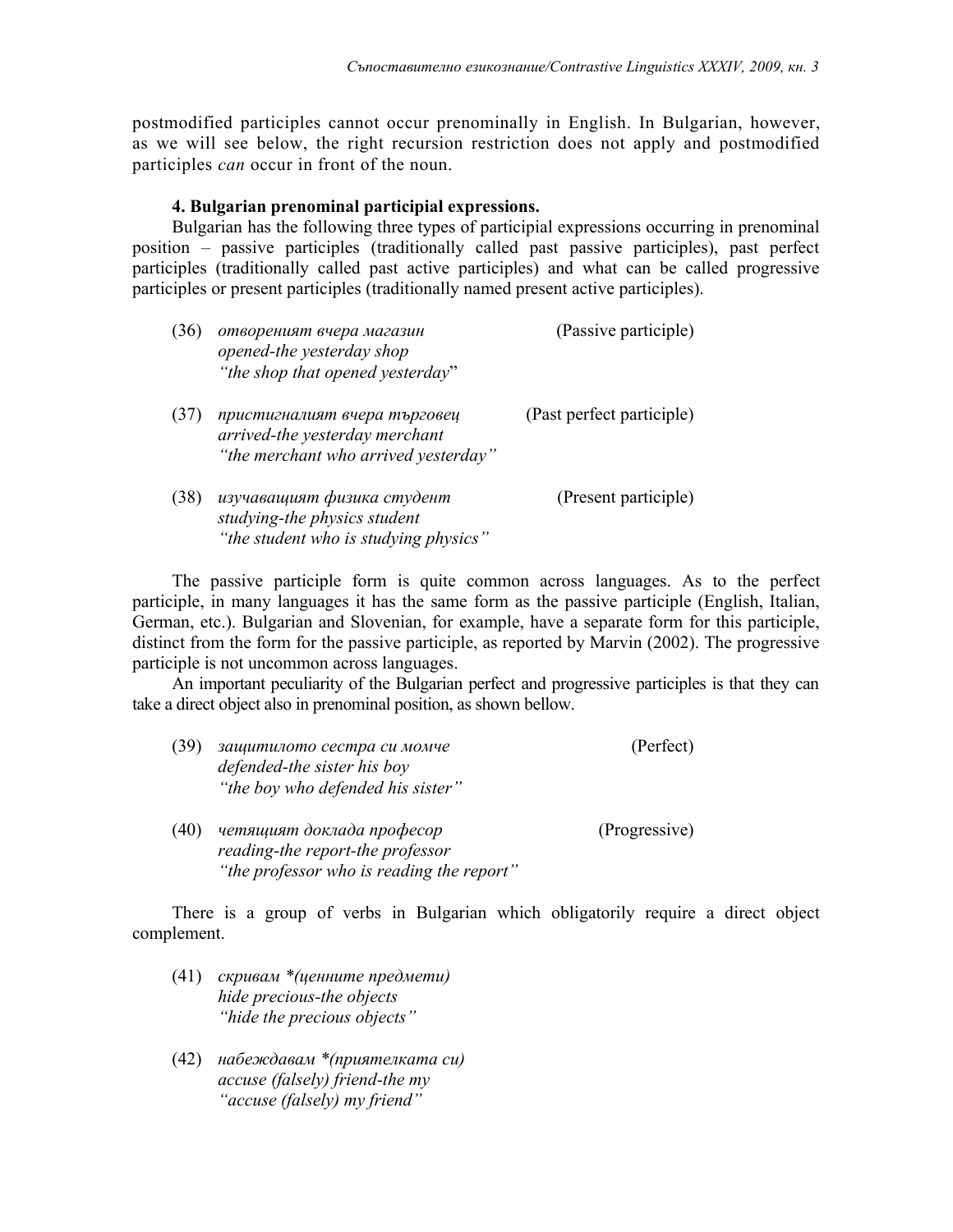The participles deriving from such verbs also require a direct object complement (of course we exclude the group of passive participles, which cannot have a direct object complement).

| (43) | изпразнилият * (касата) служител   | (Perfect) |
|------|------------------------------------|-----------|
|      | emptied-the cash-box-the man       |           |
|      | "the man who emptied the cash box" |           |

There are verbs which, apart from being obligatorily transitive, could also be used as intransitive (unaccusative or unergative) verbs:

|  | (44) а. <i>изключилият напрежението механизъм</i> (Perfect – Transitive) |  |
|--|--------------------------------------------------------------------------|--|
|  | switched off the tension-the mechanism                                   |  |
|  | "the mechanism that switched off the tension"                            |  |
|  |                                                                          |  |

b. *изключилият механизъм* (Perfect – Unaccusative) *swiched off the mechanism "the mechanism that switched off"*

We would like to keep apart the cases in which a verb is realized as transitive and those in which it is intransitive. We will attribute this phenomenon to the lexical ambiguity of the verb.

Another group of participles are those deriving from verbs which are unambiguously intransitive.

(45) *падналият снощи сняг* (Perfect – Unaccusative) *fallen-the yesterday night snow "the snow that fell down yesterday"*

As was mentioned above, those participial expressions that preserve the direct object of the verb will be considered verbal participles. The "bare" or unmodified participial forms, we will consider ambiguous between the participial and the adjectival reading. We will suggest the same about the premodified participial forms. As to the postmodified participial expressions, we will try to show that they exhibit verbal and not adjectival properties.

# **5. Tests showing the verbal character of the postmodified participial expressions in Bulgarian.**

In this section, we will try to use some of the test suggested for English in order to show that the postmodified participial expressions in Bulgarian share common properties with verbs and not with adjectives.

# *5.1.1. The degree quantifier.*

In the following example we have a non-modified participle used with the degree quantifier.

(46) *Най-надрасканата тетрадка е тази на Петя.* (Unmodified participial expression) *most scribbled-the notebook is that of Petya.*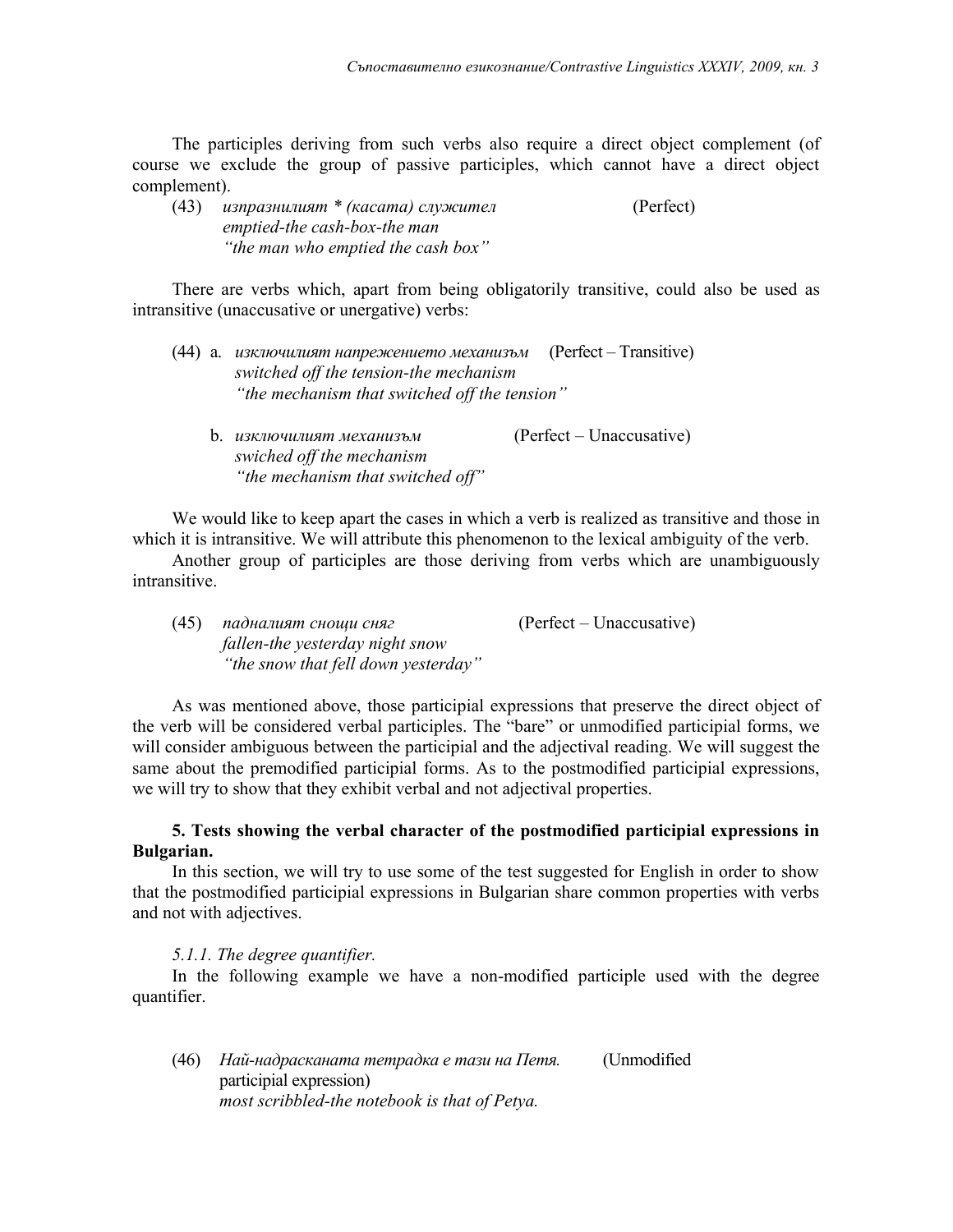*"Petya has the most scribbled notebook."*

Bulgarian transitive participles (which are verbal participles) are never compatible with the degree modifier.

### (47) *\*Най-надраскалото тетрадката си момче. most scribbled-the notebook-the his boy*

As we see below, the same holds true for the post-modified participial expressions. Examples  $(48) - (50)$  show that unmodified participial expressions can be compatible either with the degree quantifier or with a post-modifying adverb, but never with both of them at the same time.

- (48) *По-наточеният нож реже по-добре. more grinded-the knife cuts better. "the more grinded knife cuts better"*
- (49) *Наточеният внимателно нож се поставя върху.... grinded-the carefully knife should be placed upon the... "the carefully grinded knife should be placed upon the…"*
- (50) *\*По-наточеният внимателно нож се поставя върху... more grinded-the carefully knife should be placed upon the…*

If an expression is compatible both with the degree quantifier and with a postmodifying adverb but never with both of them at the same time, there must be a difference in the grammatical status of these two combinations. The tests applied below seem to further support this conclusion.

#### *5.1.2. Complements of some verbs.*

It seems that the Bulgarian analogue of the verb *remain* – *оставам* requires an adjectival complement as well.

The examples from Bulgarian show that premodified and unmodified participial expressions can occur in this position but participles taking a direct object complement and postmodified participial expressions cannot. We see here that, as we suggested above, the premodified participial expressions can behave like adjectives.

# *Unmodified participial expression.*

(51) *трите останали непочистени след партито помещения three-the remained uncleaned after party-the rooms "the three rooms that remained uncleaned after the party"*

#### *Premodified participial expression.*

(52) *Останалите внимателно подредени върху бюрото документи remained-the carefully ordered on bureau-the documents "the documents that remained carefully ordered on the bureau"*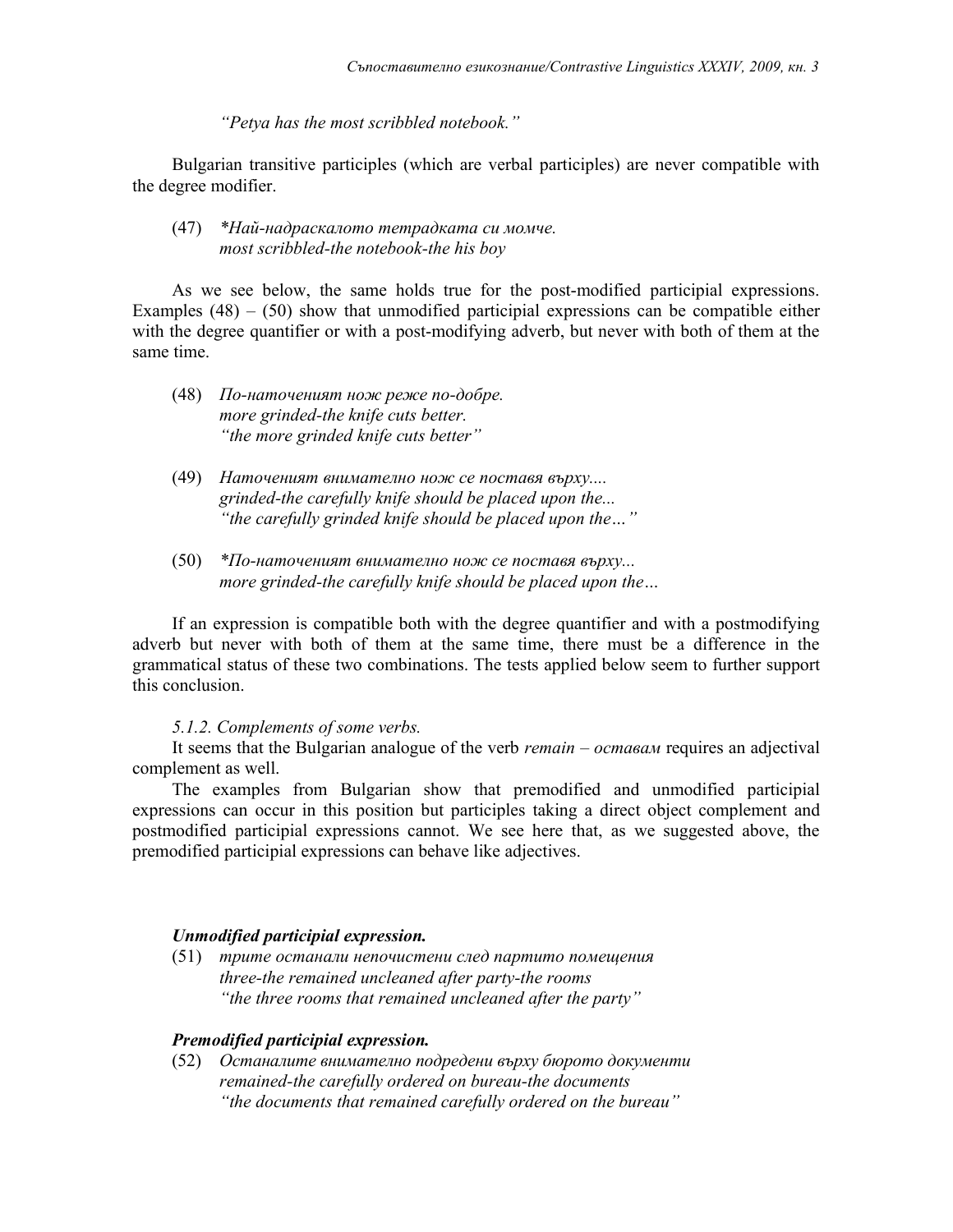(53) *Останалото внимателно разпечатано писмо remained-the carefully unsealed letter* "*the letter that remained carefully unsealed"*

# *Transitive participles:*

(54) \*останалият подреждащ документите служител remained-the ordering documents-the attendant "the attendant that remained ordering the documents"

# *Postmodified participial expression*

(55) ?\**останалите подредени внимателно върху бюрото документи remained-the ordered carefully on bureau-the documents "the documents that remained carefully ordered on the bureau"*

 (The relevant meaning of the participle *останалите* has to be distinguished from the meanings: "remained at that place" and "the rest")

(56) \**останалото разпечатано внимателно след проверката писмо remained-the unsealed carefully after examination-the letter "The letter that remained carefully unsealed after the examination"*

Here we have to mention that due to the long premodifying sequence, examples like (51), (52) and (53) sound a little heavy in Bulgarian, though being acceptable. What we are trying to show is rather the clear contrast between those examples and the ones in (54), (55) and (56). The latter sound definitely bad and we claim that the reason for this is that the verbal participles that those examples contain are used in an adjectival context.

Below we apply the same test in a predicative context.

Predicative use:

# *Unmodified participial expression.*

(57) *Книгата остана непрочетена. book-the remained unread "The book remained unread."*

# *Premodified participial expression.*

(58) *Дори след обиска документите на бюрото ѝ останаха внимателно подредени. Even after perquisition-the documents-the on bureau-the her remained carefully ordered. "Even after the perquisition, the documents on her bureau remained carefully ordered."*

# *Post-modified participle.*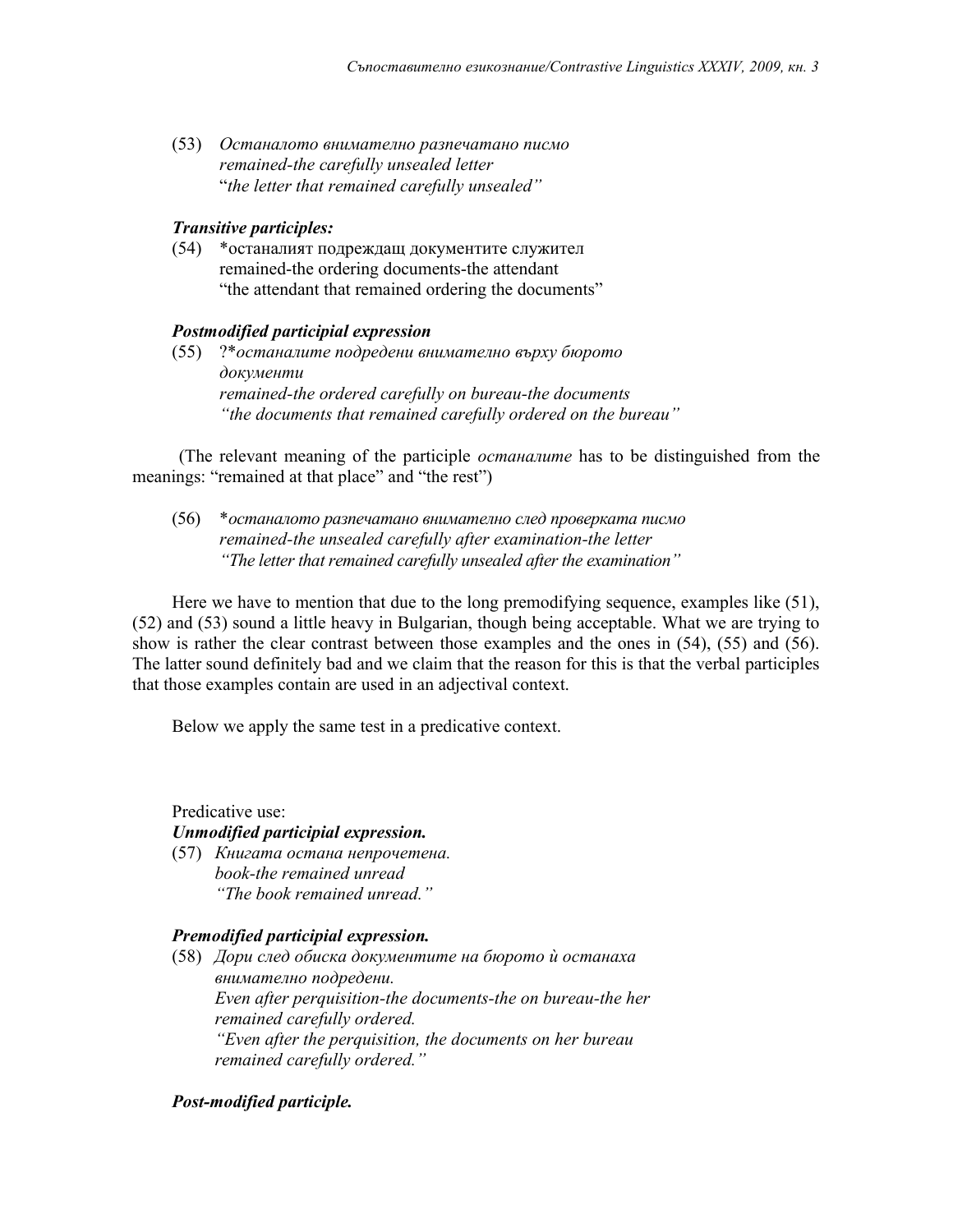(59) *\*Документите на бюрото ѝ останаха подредени внимателно. Documents-the on bureau-the her remained ordered carefully. "The documents on her bureau remained carefully ordered."*

# *Transitive participle.*

(60) \**Служителят остана подреждащ документите. Attendant-the remained ordering documents-the "The attendant remained ordering the documents."*

### *5.1.3. Concessional relative phrases with "however".*

Indeed, neither the Bulgarian analogues of the English concessional phrases with *however* can be headed by a verb. Thus, we can make the prediction that only unmodified and premodified participial expressions but not postmodified ones can head concessional phrases like *колкото и* Adj *да* …/however.... The examples below show that this expectation seems to be correct.

#### *Unmodified participial expressions.*

(61) *Колкотo и надраскана да е тетрадката, пак ще ми свърши работа. however and scribbled DA is notebook-the still will to me serve "However scribbled the notebook is, it could serve me."*

#### *Premodified participial expressions.*

(62) *Колкото и внимателно подбрани да са съставките … however and carefully selected DA are ingredients… "however carefully selected the ingredients"*

#### *Post-modified participial expression.*

(63) *\*Колкото и надраскана невнимателно да е тетрадката, пак ще ми свърши работа. however and scribbled carelessly DA is notebook-the still will to me serve "However carelessly scribbled the notebook is, it could serve me."*

#### In prenominal position:

# *Unmodified participial expression.*

(64) *колкото и надраскана тетрадка да има Иван... however and scribbled notebook DA has Ivan "However scribbled Ivan's notebook..."*

# *Premodified participial expression.*

(65) *колкото и внимателно подбрани съставки да използват... however and carefully selected ingredients they use "No matter how carefully selected ingredients they use…"*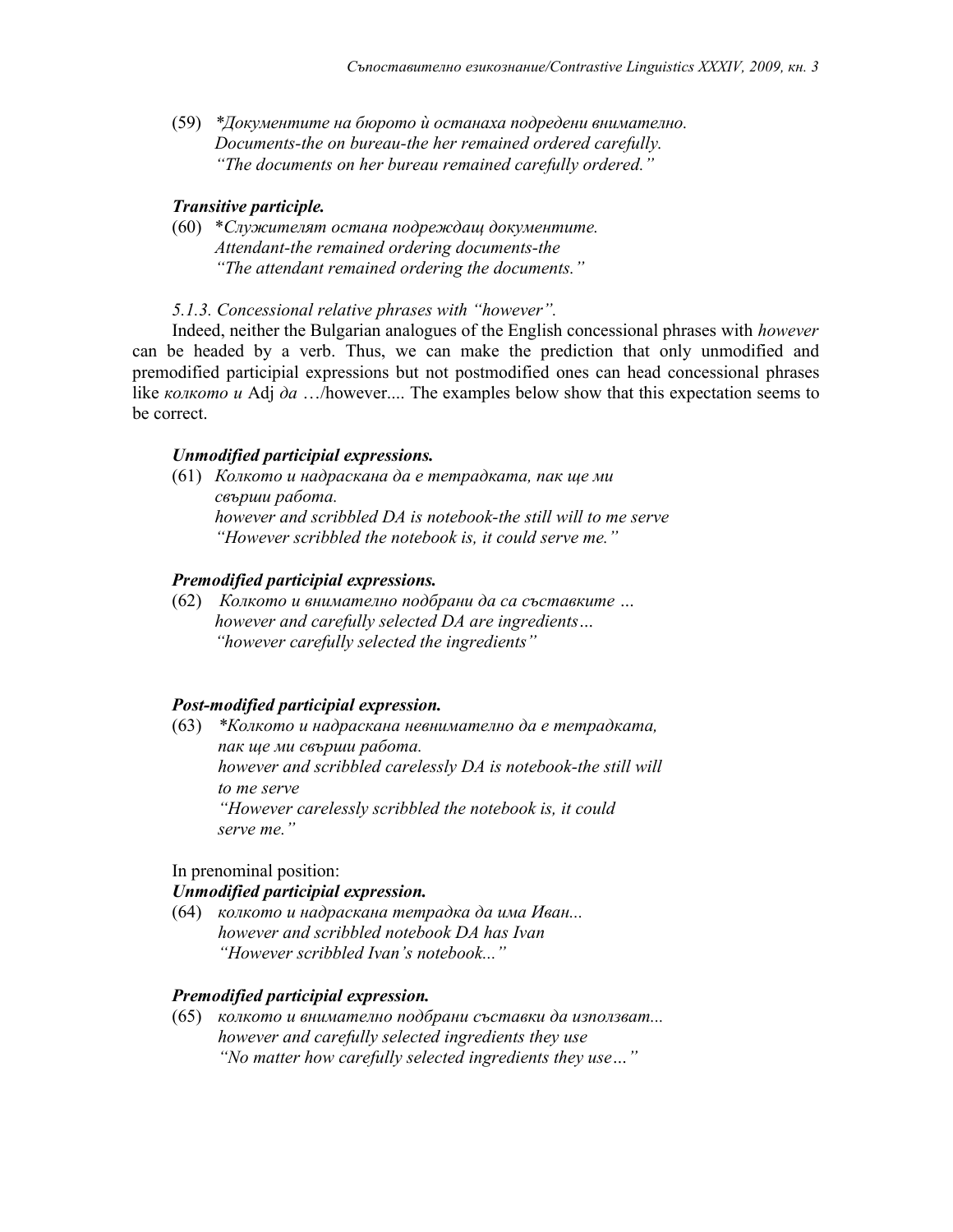#### *Postmodified participle.*

(66) \**колкото и подбрани внимателно съставки да използват... however and selected carefully ingredients they use "No matter how carefully selected ingredients they use…"*

The examples above clearly show that the postmodified participial expressions cannot fill the slot of the adjectives. The premodified and the unmodified ones, on the other hand, can qualify as adjectives.

We have seen so far that the participles modified by an adverb of manner of the relevant type pattern with verbs and not with adjectives. We mentioned above that premodified and nonmodified participles, in contrast to the post-modified ones, are ambiguous between verbs and adjectives, which means that they can be either one or the other depending on the context in which they are found. The following examples show the ambiguous nature of the latter two types of participles.

We have already seen above that premodified participial expressions can pattern with adjectives. We present below some more examples from Bulgarian in support of this claim.

| (67) | а.      | добре сложен човек.                         |
|------|---------|---------------------------------------------|
|      |         | well-built person $(=$ has a fine physique) |
|      | $b_{1}$ | * сложен добре човек.                       |
|      |         | built-well person                           |
| (68) | a.      | силно замърсена дреха                       |
|      |         | strongly daubed piece of clothing           |

| b. | *замърсена силно дреха                  |  |  |
|----|-----------------------------------------|--|--|
|    | daubed strongly piece of clothing       |  |  |
|    | "the strongly daubed piece of clothing" |  |  |

What the examples above show is that, with premodified participles, it is possible to form fixed expressions or fixed idiomatic expressions. The meaning which emerges in these examples is not a real combination of the meaning of the verb and that of the participle-looking word. In examples like (67) and (68), the participial expression does not convey the real meaning of the verb it derives from. What has happened is that the verb has been adjectivalized. As we can see, once we place the adverb in postposition, the original meaning of the verb reemerges and the example no longer sounds acceptable. This observation comes in support of the claim that the premodified participial expressions can be adjectival while the postmodified ones are only verbal. We said, however, that the premodified participial expressions are actually ambiguous, which means that they can also be verbal. In other words, the premodifying adverb does not necessarily signal the verbal status of the expression it modifies but it does not necessarily signal its adjectival status either. This can be seen in the following example, in which the real verbal participles can also be premodified by an adverb.

(69) *внимателно обработилият данните служител carefully processed-the data-the attendant "the attendant who carefully processed the data"*

The above example contains a participle which, due to the direct object it contains, cannot be anything else but a verbal expression. Nonetheless the participle *can* be premodified by and adverb.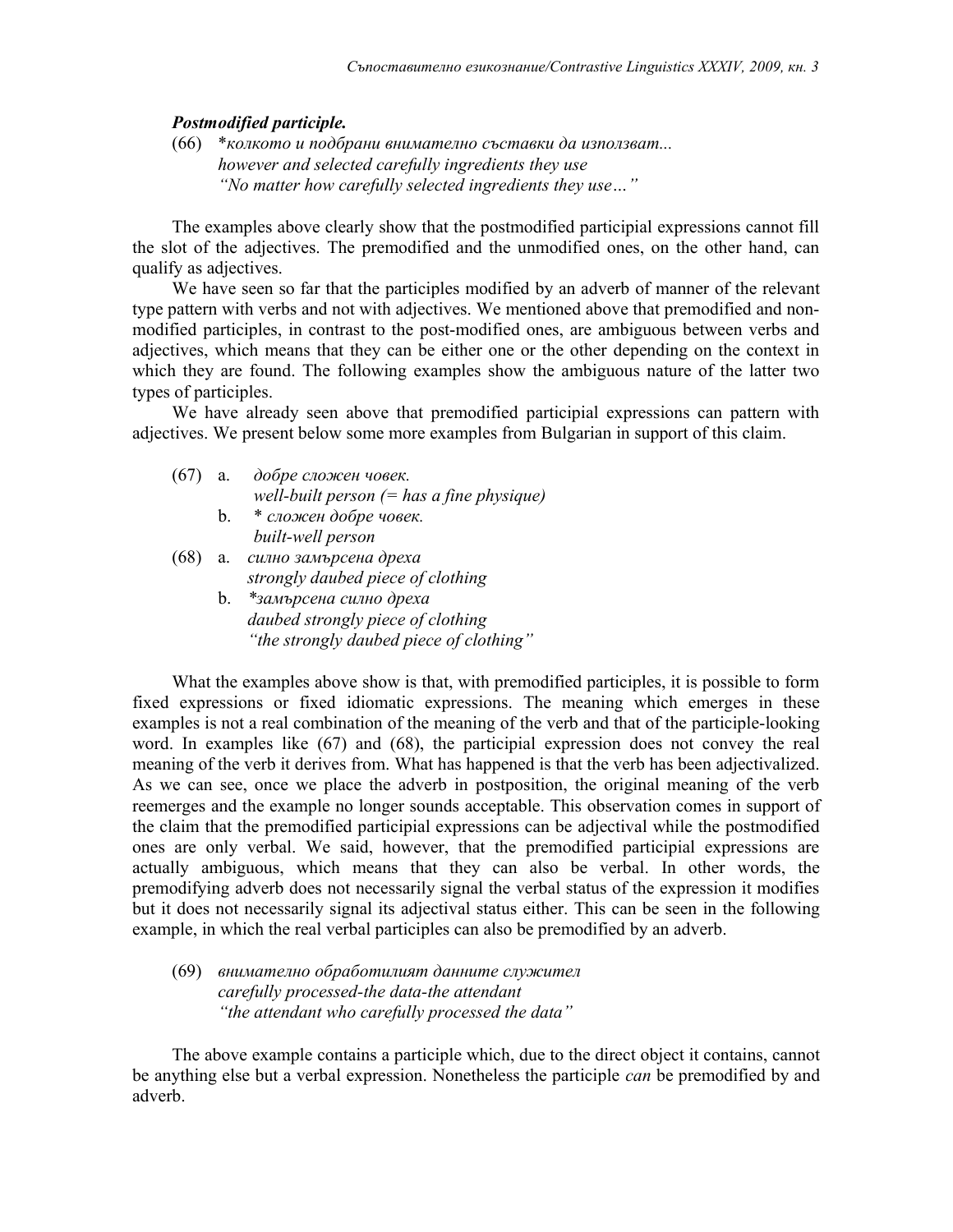As shown above, Bulgarian postmodified participles can occur both prenominally and postnominally. Moreover, participles containing a direct object complement can also occur prenominally. Therefore, we can hardly claim that the prenominal position is reserved for adjectives only. Of course, this is a clear-cut situation only in Bulgarian. We have seen, however, several examples like "the evacuated house" showing that the prenominal position in English can hardly be declared adjectival. Another argument against the adjectival nature of the prenominal position is that English is a language in which the right recursion restriction operates. Thus, we can hardly expect that the prenominal position can be filled by a postmodofied element. These two considerations point to the conclusion that not only in Bulgarian but also in English, the prenominal position can host both adjectival and verbal (or ambiguous) elements, in other words, it is not necessary for an element to be adjectival in order to appear in front of the noun. Therefore, those English participles which can be found in prenominal position are not necessarily adjectives.

In what follows, we will try to isolate a real English verbal participle in prenominal position. Since it is not possible to use a postmodified participle, we will use a premodified one, forcing its verbal meaning. We will try to do that with the help of the *by-* phrase.

Since the *by-* phrase actually introduces the agent we could assume that it would be compatible with a verbal and not with an adjectival participle. The literature gives two opposite opinions as to its possibility to isolate verbal contexts. There are authors who claim that the *by*phrase introduces a verbal context (Laczko 2001, Embick 2004 among others). There are a lot of authors, however, who present evidence against this view, showing that the *by*- phrase can be used also with adjectives. Wasow's examples, which I introduced in section 2, illustrate exactly this – the *by*- phrase can combine with participles that use the adjectival prefix *un-*. The examples are repeated below:

- (70) *Our products are untouched by human hand*. (Wasow, 1977)
- (71) *The island was uninhabited by humans.*
- (72) *All his claims have been unsupported by data*.

What we can notice in these examples is that the agent the *by*- phrase introduces is a generic agent. We could assume that adjectival passives can be used with the *by-* phrase only under this condition. Therefore, we would expect that in those cases in which the *by-* phrase is used with a concrete (non-generic) item, it will not tolerate adjectival passives. I will limit myself to simply mentioning these characteristics of the *by-* phrase without suggesting any conclusion. The matter seems, actually, not that simple since Bresnan (1982) provides the following example.

(73) *One fact is unexplained by this formulation.* (Bresnan, 1982)

At the same time she herself admits that "*by-* objects are more restricted with adjectival passives than with verbal passives".

I will conclude here that the properties of the *by-* phrase deserve a more profound analysis, which is outside the scope of this paper.

With the following test I would like to present the observation that certain premodified participles, which are otherwise ambiguous between the adjectival and the verbal reading, when used with the *by*- phrase fail to enter adjectival contexts. There is a construction in which the prenominal premodified participle can appear with the *by*- phrase (the *by*- phrase remaining in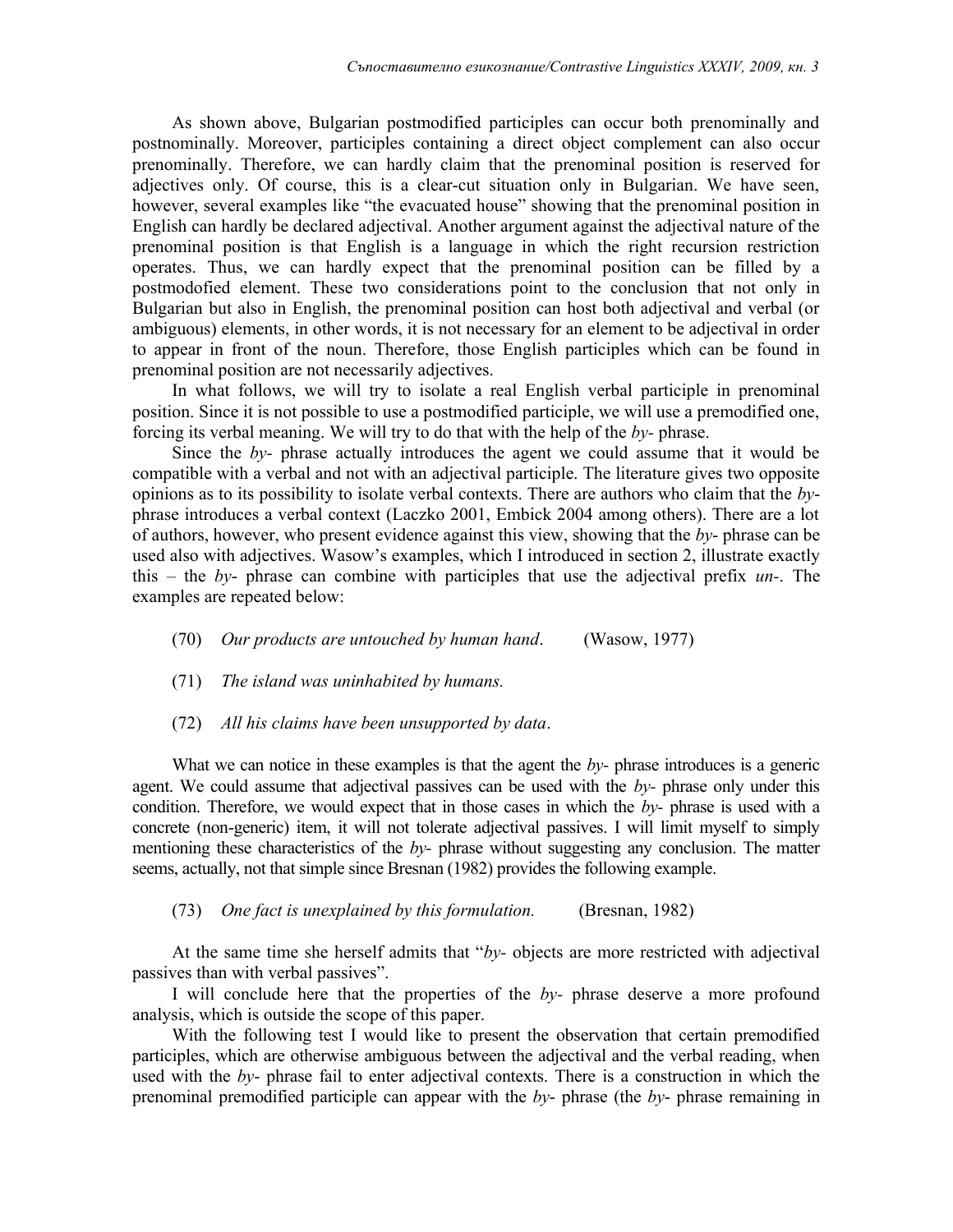postnominal position)<sup>[2](#page-14-0)</sup>.

- (74) *The cleverly selected topics by the university committee showed that*...<sup>[3](#page-14-1)</sup> (in the sense that the topics were selected by the university committee)
- (75) *The beautifully cared for garden by the university students was an example of…*

The next step would be to make sure that the modified participle can become the complement of a verb like LOOK. This is also possible:

(76) *The topics look cleverly selected.* 

Now we know that the piece "cleverly selected" can also be an adjectival expression (something that we have already mentioned in the previous sections). Now notice that, if we add the *by-* phrase to this example, it degrades considerably.

(77) *\* The topics looked cleverly selected by the university committee.*

Notice the same thing once again below:

(78) *The floor looked carefully polished.*

(79) \* *The floor looked carefully polished by the proprietor.*

What examples  $(74) - (79)$  show, is that there is a sharp incompatibility between the piece "cleverly selected by the university committee" and the complement position of the verb LOOK. What this incompatibility shows is that, in this environment, the premodified participial expression is a verbal expression and, crucially, in (74) and (75), the premodified participial expression is in prenominal position.

### **6. Conclusion.**

This work addressed the categorial status of several types of participial expressions, special attention being paid to prenominal participles. We argued against the opinion that the prenominal position in English is only adjectival. We saw that the postmodifed participles, which pattern with verbs, can be found also prenominally in Bulgarian. We saw also that there is some clear semantic evidence showing that the prenominal position in English does not seem to be only adjectival. Finally, we tried to find examples of English verbal participles occurring prenominally. Our general conclusion about the English prenominal position is that it can host both adjectival and verbal elements, the latter being more difficult to isolate, but this difficulty is not related to the verbal or the adjectival nature of the elements that occupy the prenominal position. In our case, this difficulty is due to the right recursion restriction which does not allow

<span id="page-14-0"></span><sup>&</sup>lt;sup>2</sup> It seems that examples like (74) and (75) sound more acceptable to British than to American speakers. It seems also that younger speakers accept them more easily.

<span id="page-14-1"></span><sup>3</sup> Notice that in this example the participle is in prenominal position while the *by-* phrase occurs after the noun. This discontinuity is not supposed to create problems, however, since the *by-* phrase continues to be interpreted as the agent of the passive construction. I attribute this discontinuity to the right recursion restriction. Notice that in Bulgarian, a language in which this restriction does not hold, the *by-* phrase occurs in prenominal position.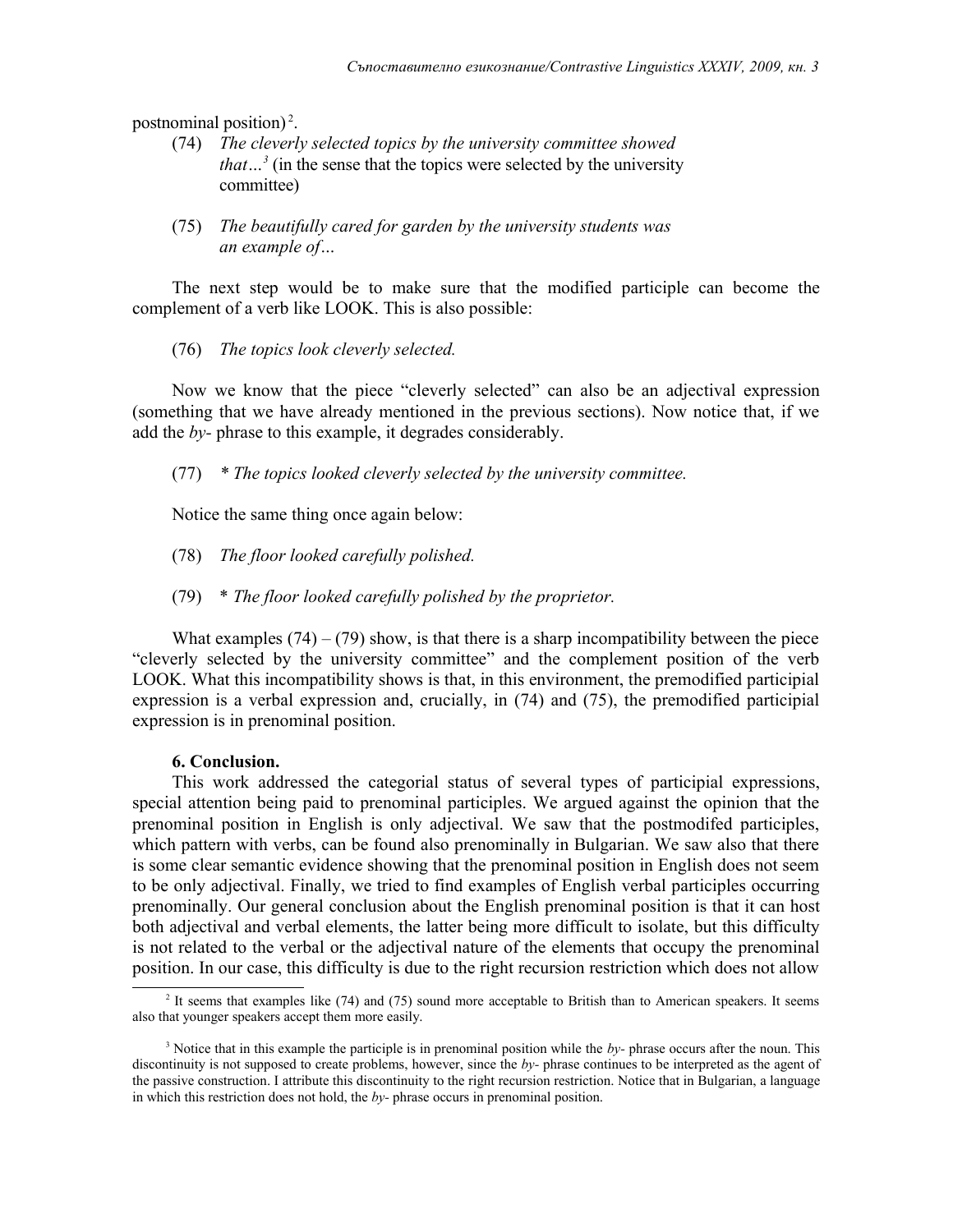postmodified elements to occur prenominally in English.

### R e f e r e n c e s

- Bresnan 1982: J. B r e s n a n. The Passive in Lexical Theory. *The Mental Representation of Grammatical Relations.* Cambridge, Mass, The MIT Press, 1982, 3–86.
- Bresnan 1995: J. B r e s n a n. Lexicality and Argument Structure. *Proceedings of the Paris Syntax and Semantics Conference,* 1995*.*
- Chomsky 1957: N. C h o m s k y. *Syntactic Structures.* The Hague, Mouton,1957.
- Chomsky 1965: N. C h o m s k y. *Aspects in the Theory of Syntax.* Cambridge, The MIT Press., 1965.
- Cinque 1994: G. C i n q u e. On Evidence for Partial N Movement in the Romance DP G.Cinque, J. Koster, J. Y. Pollok, L. Rizzi, and R. Zanuttini (eds), *Paths Towards Universal Grammar: Studies in Honour of Richard S. Kayne,* Georgetown University Press, Washington DC, 1994, 85–110.
- Cinque 2003: G. C i n q u e. The Prenominal Origin of Relative Clauses. *Workshop on Antisymmetry and Remnant Movement.* New York University, 2003.
- Cinque 2005: G. C i n q u e. *The Dual Source of Adjectives and Phrasal Movement in the Romance DP*. Ms, University of Venice, 2005.
- Embick 2004: D. E m b i c k .On the Structure of Resultative Participles in English. *Linguistic Inquiry.* 35, 355–392.
- Emonds 2000: J. E m o n d s. *Lexicon and Grammar: The English Syntacticon.* Berlin, Mouton de Gruyter, 2000.
- Emonds 2006: J. E m o n d s. Adjectival Passives: The Construction in the Iron Mask M. Everert, and H. van Riemsdijk (eds.) *The Blackwell Companion to Syntax.* Blackwell, 2006, 16–60.
- Freidin 1975: R. F r e i d i n. The analysis of Passives. *Language,* 51, 1975, 384–405.
- Haspelmath 1994: M. H a s p e l m a t h. Passive Participles across Languages. Fox, Barbara Paul J. Hopper (eds.) *Voice: Form and Function.* Amsterdam, John Benjamins, 1994, 151–177.
- Karastaneva, Tomova. 1986: T. K a r a s t a n e v a, K. T o m o v a. *Sprezhenieto na Bulgarskia Glagol. Pomagalo za Chuzhdestranni Studenti.* Plovdiv, Meditsinska Akademia, 1986.
- Kayne 1994: R. K a y n e. *The Antisymmetry of Syntax.* Cambridge, Massachusetts. MIT Press, 1994.
- Laczkó 2001: T. L a c z k ó. Another Look at Participles and Adjectives in the English DP Butt, M. and T. H. King (eds.) *Proceedings of the LFG01 Conference.* Stanford, CSLI Publications, 2001.
- Levin, Hovav 1986: B. L e v i n, M. R. H o v a v. The Formation of Adjectival Passives, *Linguistic Inquiry,* 17, 1986, 623–661.
- Marvin 2002: T. M a r v i n. *Past Participles in Reduced Relatives.* University of Lund, 2002.
- Siegel 1973. D. S i e g e l. Non-sources for Un-passives J. Kimball, (ed), *Syntax and Semantics II,* New York, Seminar Press*,* 1973.*.*
- Sproat, Shih 1988. R. S p r o a t, C h. S h i h. *Prenominal Adjectival Ordering in English and Mandarin*. *NELS* 18, 1988, 465–489.
- Sproat, Shih 1990: R. S p r o a t, C h. S h i h. The Cross-Linguistic Distribution of Adjectival Ordering Restrictions – C. Georgopoulos and R. Ishihara (eds.) *Interdisciplinary Approaches to Language: Essays in Honor of S-Y Kuroda.* Dordrecht, Kluwer, 1990, 565–593.
- Wasow 1977: T. W a s o w. Transformations and the Lexicon P. W. Culicover, T. Wasow and A. Akmajian, (eds.) *Formal Syntax.* 1977, 327–360.

# *Съпоставителен анализ на английските и българските причастия с оглед на категориалния им статус*

Целта на тази статия е да покаже, че синтактичните тестове могат да бъдат успешно приложени с цел да се избегне двусмисленият глаголно-адиективен характер на причастията. Статията разглежда причастията с предпоставено определение, причастията със задпоставено